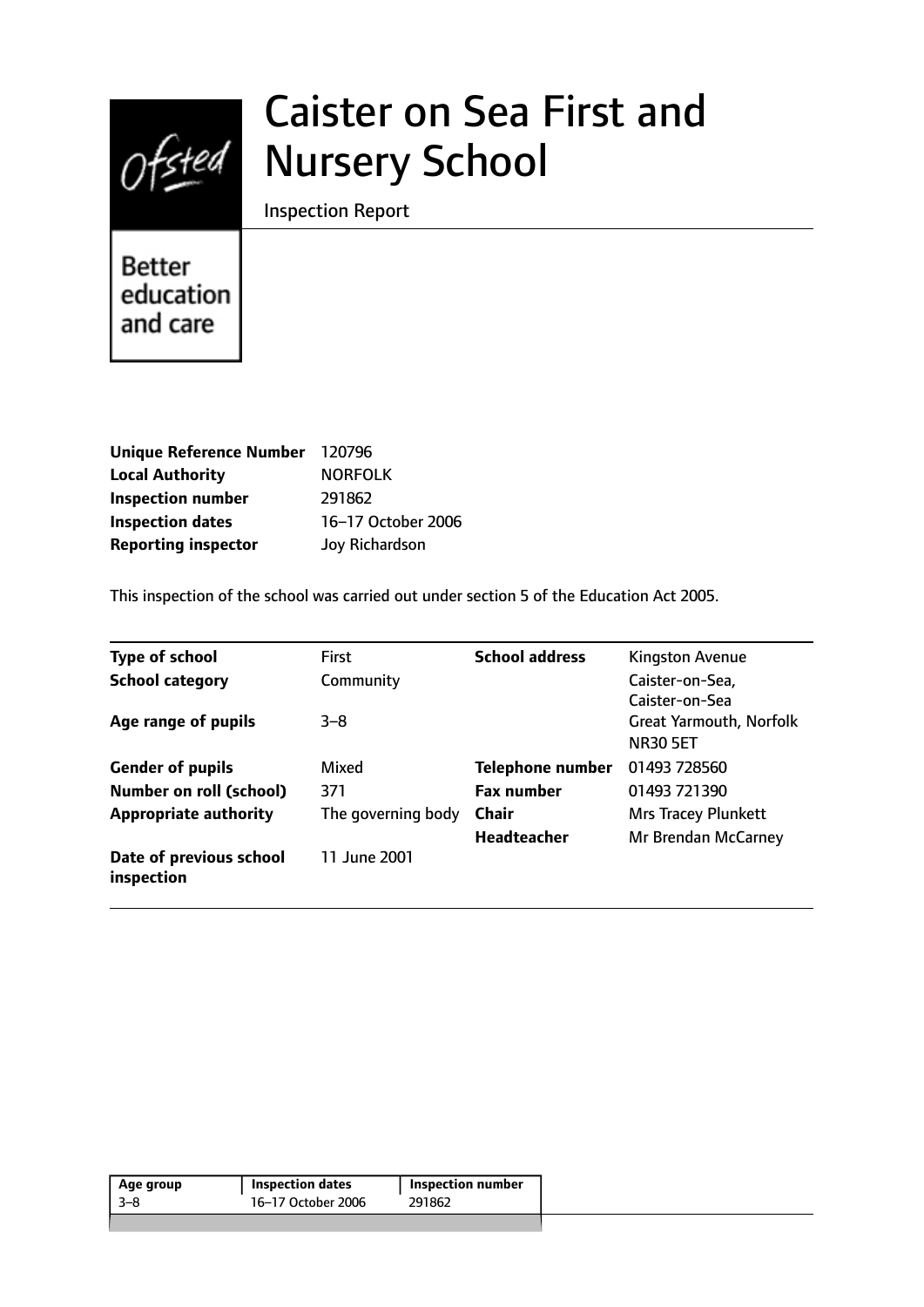© Crown copyright 2006

Website: www.ofsted.gov.uk

This document may be reproduced in whole or in part for non-commercial educational purposes, provided that the information quoted is reproduced without adaptation and the source and date of publication are stated.

Further copies of this report are obtainable from the school. Under the Education Act 2005, the school must provide a copy of this report free of charge to certain categories of people. A charge not exceeding the full cost of reproduction may be made for any other copies supplied.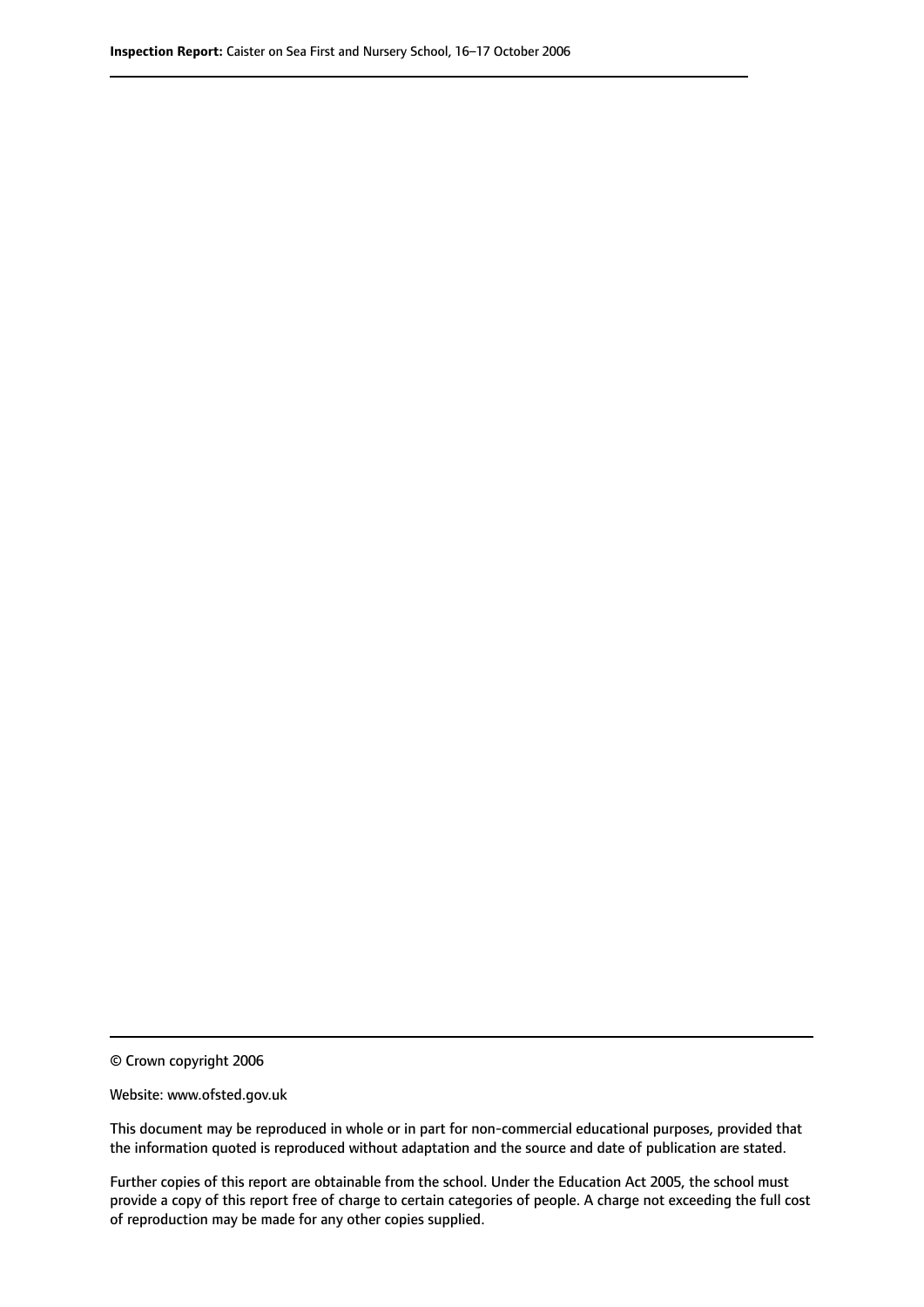# **Introduction**

The inspection was carried out by three Additional Inspectors.

## **Description of the school**

The school is a larger than average first school, sharing a site with the middle school to which most pupils transfer. The school has pupils from Caister and also from Great Yarmouth. The area it draws from is less well off than the average nationally. Children's attainment on entry is slightly below average. Most pupils are of White British background. A small number are from minority ethnic backgrounds and a few children are at an early stage in learning English. The proportion of pupils with learning difficulties and disabilities is average. The school provides a breakfast club and after-school care. In 2008, the school is due to change from a first school to an infant school for children aged from three to seven.

## **Key for inspection grades**

| Grade 1 | Outstanding  |
|---------|--------------|
| Grade 2 | Good         |
| Grade 3 | Satisfactory |
| Grade 4 | Inadequate   |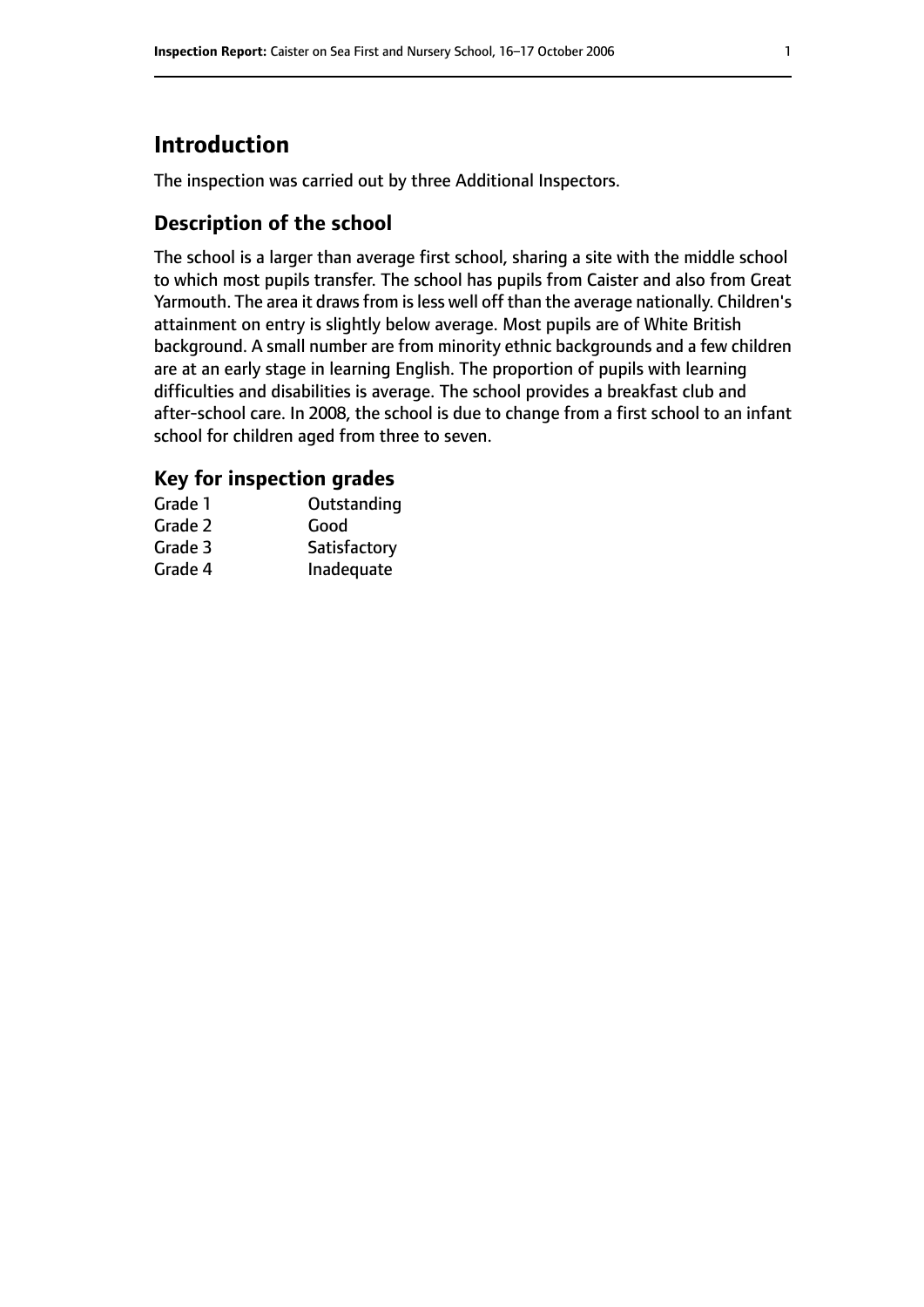# **Overall effectiveness of the school**

#### **Grade: 1**

This is an outstanding school. Children thrive from the day they start because the school understands their needs and helps them to make excellent progress in their learning. The school focuses on achieving high standards and providing a rich and interesting education for all its pupils. It is not content to stand still and constantly reviews how well it is doing and how it could do even better.

Leadership is excellent at all levels and this is the secret of the school's success. The headteacher and assistant headteachers, leaders of year groups and subjects, class teachers, support staff and governors all contribute in taking the school forward. The partnership with parents is strong too. Parents have a high opinion of the school and this is well justified.

In Nursery and Reception, children get off to a flying start in their learning and personal development and have a lot of fun in the process. Across the school, standards have gone up steadily in recent years so that they are now well above the national average. The achievement of pupils is outstanding because they make exceptional progress over the years they spend in the school. This progress is the result of high quality teaching and excellent systems for checking pupils' learning. The staff are always ready to share ideas about teaching and how to make it more effective. They recognise that time could be used better in the introductions to some lessons, in order to challenge pupils to the full.

Teamwork across the school community is striking, and the children catch this spirit. As one child said, 'We all work together here'. This is evident in the mature way that children welcome newcomers, work sensibly in groups and behave well so that everyone can learn. They learn to be responsible. Older pupils strive for election as officers for the school council, and promise to abide by the rules they agree in their 'class charters'.

The children enjoy school hugely. They take great delight in the special events and activities that are provided, including the many clubs. The large lower and upper school choirs sing magnificently, and music invigorates school life. Pupils have many opportunities to perform in front of an audience, and they grow in confidence as a result.

The school values each individual, and the children respond well to the way that it looks for the best in each of them. There is exceptional care and support for vulnerable children and for those who find learning difficult. The school also celebrates and nurtures special talents. The children are proud of their school and of everything they achieve there. One child summed it up simply, 'It's a lovely place for learning'.

#### **What the school should do to improve further**

 $\cdot$  Step up the pace in the introductions to lessons to challenge all pupils and maximise learning.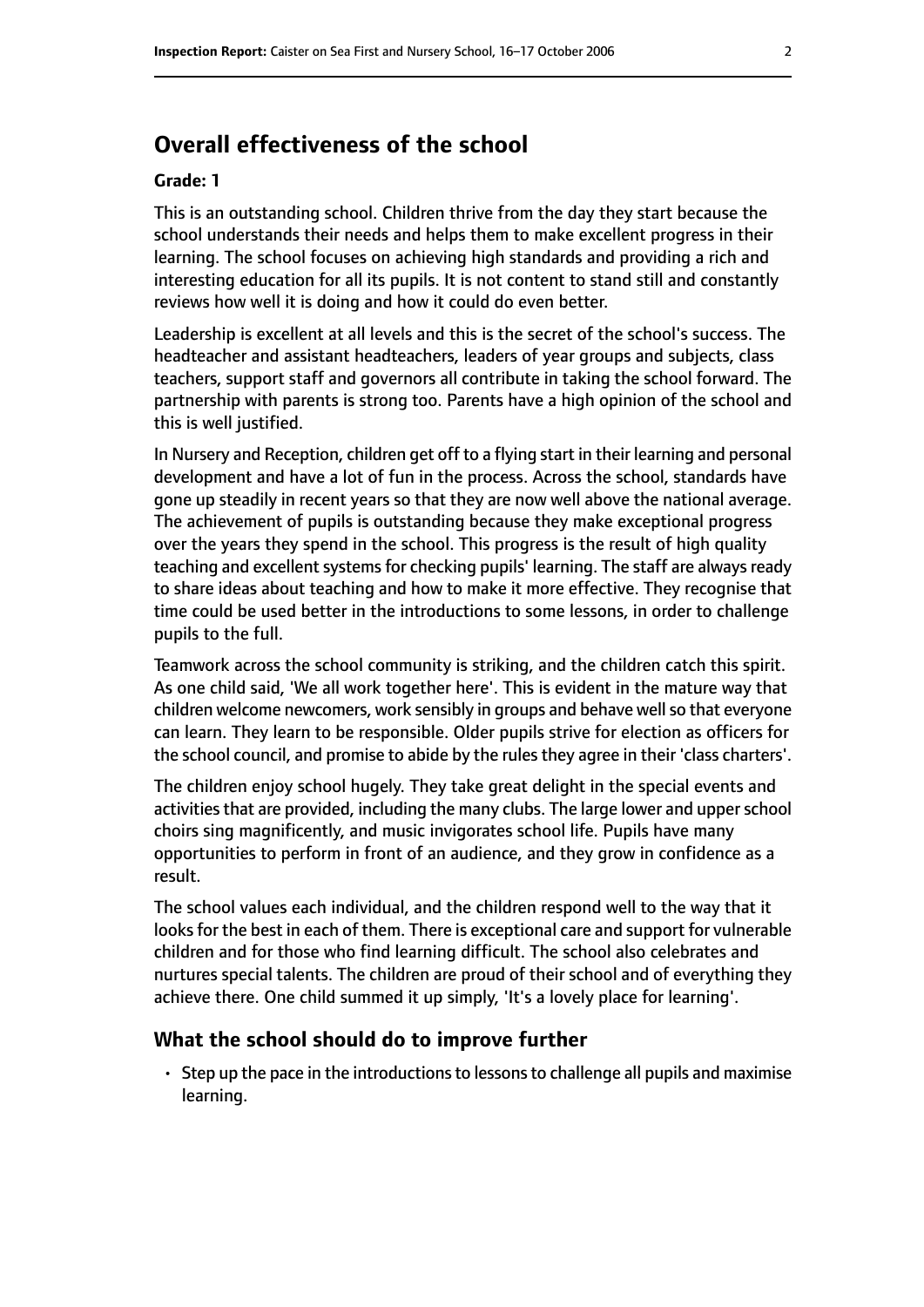# **Achievement and standards**

#### **Grade: 1**

Standards have risen significantly since the time of the last inspection and are now well above average. The reason for this is that the school has come to expect much more from its pupils. It assesses their progress closely to find ways of helping them to do even better and to reach challenging targets. Thisleadsto outstanding achievement.

Although children enter school with skills that are a little below average, they make excellent progress in Nursery and Reception. As a result, they reach standards by the end of this stage that are better than average in all the areas of learning. Pupils' attainment is built upon rapidly in the following years so that, by the end of Year 2, standards are well above average in reading, writing and mathematics. The pace of progress continues in Year 3 and pupils reach standards that are high for their age by the time they leave. Because pupils make so much progress over their time in school, they have strong foundations for the next stage of their education.

# **Personal development and well-being**

#### **Grade: 1**

The school successfully promotes a strong ethos of mutual respect between adults and pupils. Pupils flourish in this environment where each individual is helped to play a full part within the school community. There are plenty of chances for pupils to work together and they become good at doing this. They appreciate the help they receive from teachers and teaching assistants. Pupils feel safe and comfortable at school. They learn about eating healthily and there is a wide range of popular physical activities that provide healthy exercise. Pupils' all-round spiritual, moral, social and cultural development is exceptional. The pupils have excellent opportunities to participate in the arts, and to learn about the wider world. They develop a very strong sense of social responsibility, showing good manners and concern for others. Attendance is average. The school works hard to support families and to secure regular attendance.

# **Quality of provision**

#### **Teaching and learning**

#### **Grade: 1**

Teaching and learning are outstanding. A strong feature of lessons is the detailed planning that meets the needs of pupils at each stage of learning in each class. Pupils become confident learners because they are encouraged to discuss and to explain their ideas. Teachers have excellent relationships with the pupils and they use a variety of methods to inspire them. They have high expectations of behaviour and provide good opportunities for pupils to evaluate their learning at the end of lessons. Teachers make imaginative use of interactive whiteboards to stimulate learning. They deploy the very competent teaching assistants to help pupils to learn effectively.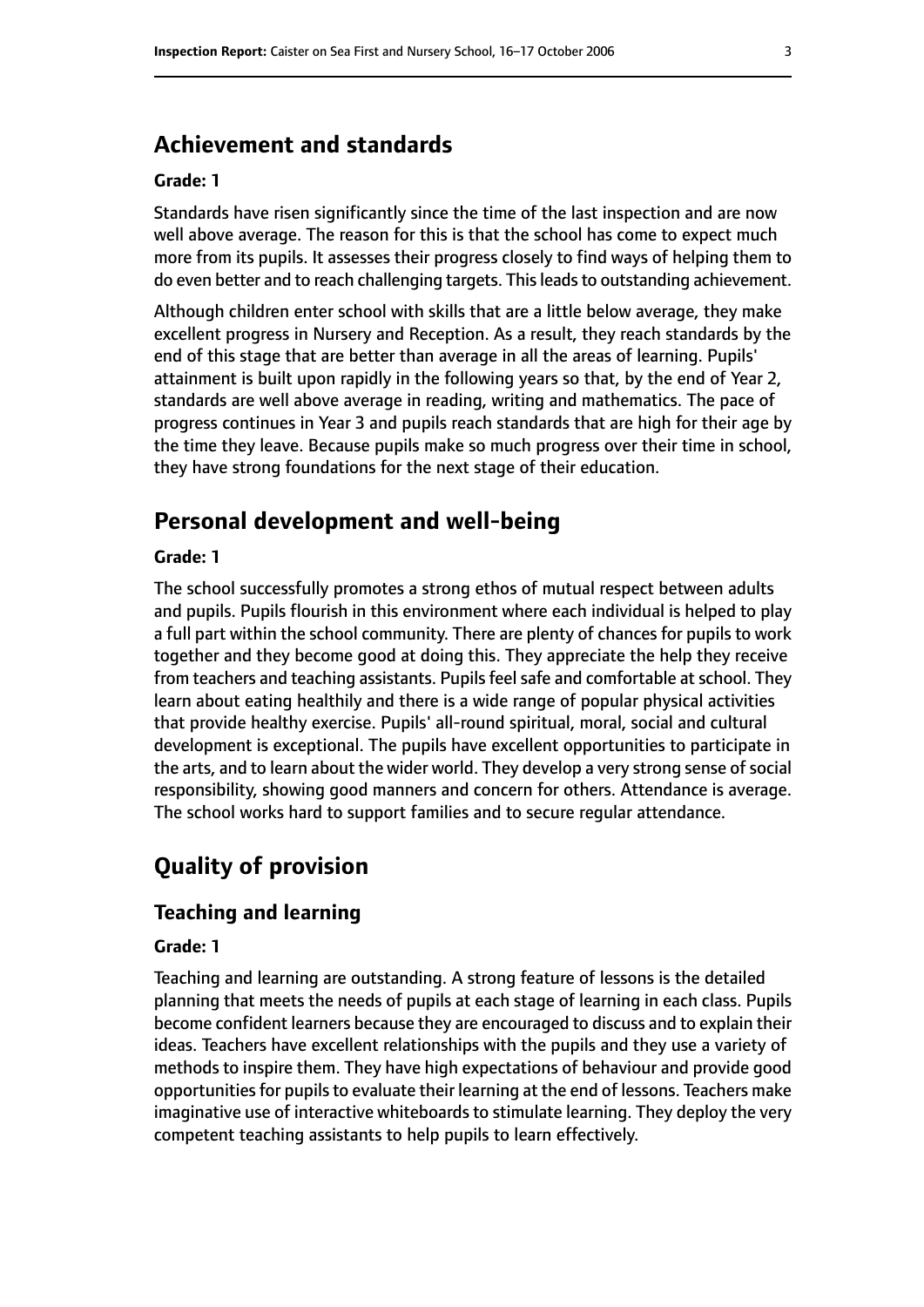Teachers support and learn from each other, identifying where learning could be better and adapting their teaching accordingly. This is seen in the successful introduction of sets in Year 3 to provide more focused challenge in numeracy, and in the adoption of effective strategies to raise boys' attainment in literacy. Pupils sometimes spend too much time on the carpet at the start of lessons, and the staff recognise that this time could, on occasions, be used more effectively. Teachers new to the school are introduced well to the school's procedures and expectations. All staff have a clear understanding of standards that pupils should be reaching. They are exceptionally effective in assessing pupils' learning and tracking their progress over time.

#### **Curriculum and other activities**

#### **Grade: 1**

The curriculum meets statutory requirements and is developed creatively to enrich pupils' learning. Focus weeks, such as the recent arts week, and the wide range of clubs and visits, including a residential visit for pupils in Year 3, all add to pupils' enjoyment and achievement. Music is a strength, with exceptional singing and a wealth of musical opportunity for all pupils. An extremely stimulating learning environment is provided for children in the Foundation Stage. The school recognises that outdoor learning for the youngest children could be developed still further. Excellent links between subjects ensure that pupils have opportunities to practise their skills for a purpose. The school's success in building information and communication technology into the curriculum, and developing resources for this, has won national recognition. The school supports the needs of all pupils well, including those with learning difficulties. Around the school, high quality displays celebrate pupils' work and suggest how to find out more from the school's attractive and well-stocked library. A well-marked playground and 'Trim Trail' encourage pupils to be active.

#### **Care, guidance and support**

#### **Grade: 1**

The school goes the extra mile in supporting all pupils, which is why they make such good progress. The school makes extremely good use of the 'lead behaviour professional' to support the most vulnerable pupils. An impressive awareness of child protection issues and highly effective liaison with other professionals adds to this positive picture. Pupils want to learn and they enjoy contributing to lessons because they are guided very effectively. They know the targets they are working towards and how to improve their work. Pupils are encouraged at the end of lessons to make their own assessment of how well they have learned. This helps them to take responsibility for their learning.

# **Leadership and management**

#### **Grade: 1**

Leadership and management are outstanding. The headteacher and associate headteachers provide clear direction, building teamwork at all levels that is extremely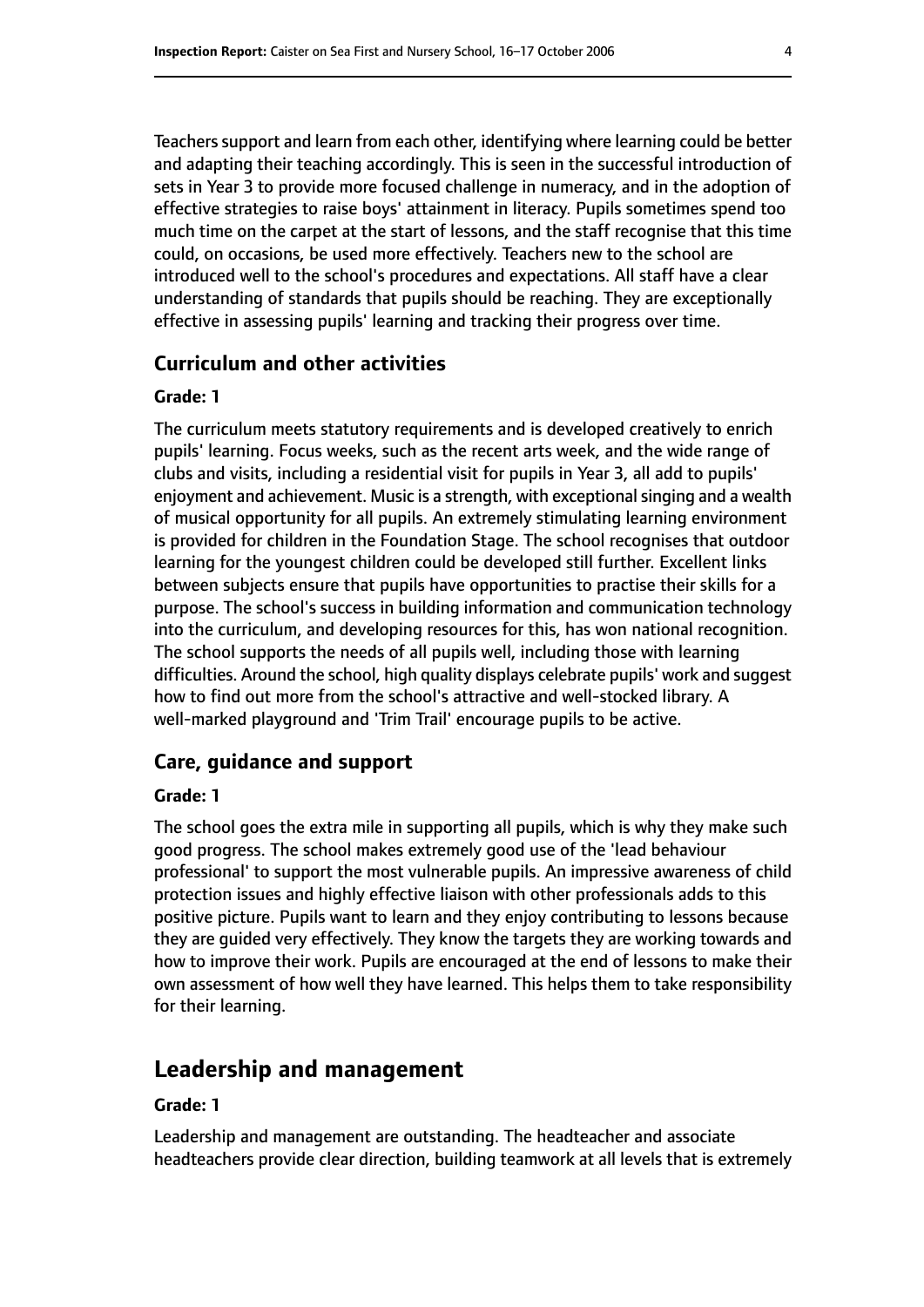strong. Staff with management roles carry these out very effectively. The school's information and record keeping systems are extremely well managed in order to highlight and respond to needs. The tracking of pupils' progress is excellent. The quality of teaching and learning is regularly and accurately monitored. This develops consistency, the sharing of good practice and tenacity in finding solutions to problems.

The school knows itself extremely well and is very effective in identifying priorities for improvement. The views of all members of the school community are taken into consideration. Governors are intent on making sure that all children get the best education possible. They have their finger on the pulse and make well-informed decisions. The school provides excellent value for money. It has dealt fully with issues from the previous inspection. Because of the wholehearted commitment of staff and governors, the school's capacity for further improvement is exceptionally strong.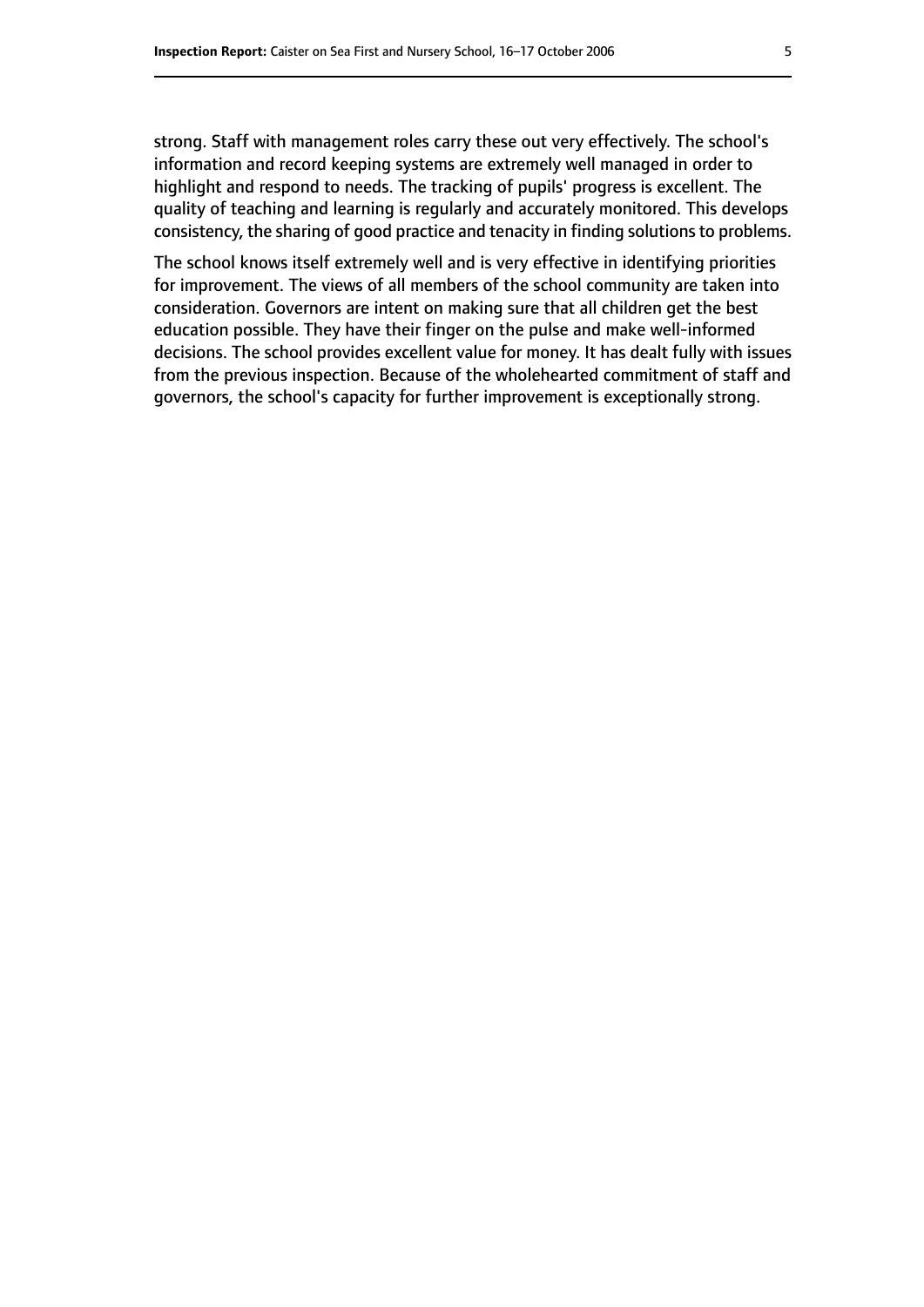**Any complaints about the inspection or the report should be made following the procedures set out inthe guidance 'Complaints about school inspection', whichis available from Ofsted's website: www.ofsted.gov.uk.**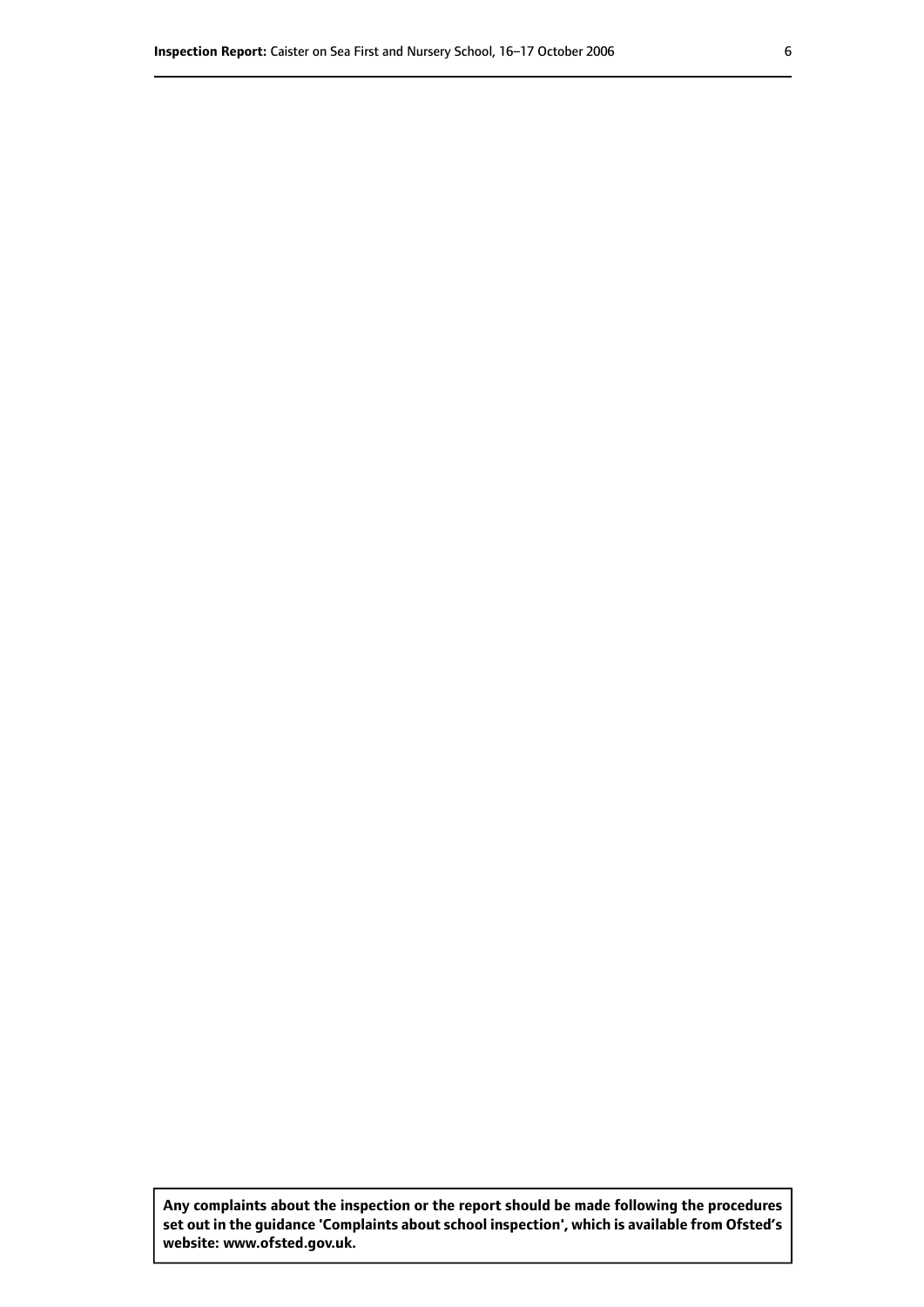# **Inspection judgements**

| Key to judgements: grade 1 is outstanding, grade 2 good, grade 3 satisfactory, and grade 4 | School         |
|--------------------------------------------------------------------------------------------|----------------|
| inadeauate                                                                                 | <b>Overall</b> |

# **Overall effectiveness**

| How effective, efficient and inclusive is the provision of education, integrated<br>care and any extended services in meeting the needs of learners? |     |
|------------------------------------------------------------------------------------------------------------------------------------------------------|-----|
| How well does the school work in partnership with others to promote learners'<br>well-being?                                                         |     |
| The quality and standards in the Foundation Stage                                                                                                    |     |
| The effectiveness of the school's self-evaluation                                                                                                    |     |
| The capacity to make any necessary improvements                                                                                                      |     |
| Effective steps have been taken to promote improvement since the last<br>inspection                                                                  | Yes |

## **Achievement and standards**

| How well do learners achieve?                                                                               |  |
|-------------------------------------------------------------------------------------------------------------|--|
| The standards <sup>1</sup> reached by learners                                                              |  |
| How well learners make progress, taking account of any significant variations between<br>groups of learners |  |
| How well learners with learning difficulties and disabilities make progress                                 |  |

# **Personal development and well-being**

| How good is the overall personal development and well-being of the<br>learners?                                  |  |
|------------------------------------------------------------------------------------------------------------------|--|
| The extent of learners' spiritual, moral, social and cultural development                                        |  |
| The behaviour of learners                                                                                        |  |
| The attendance of learners                                                                                       |  |
| How well learners enjoy their education                                                                          |  |
| The extent to which learners adopt safe practices                                                                |  |
| The extent to which learners adopt healthy lifestyles                                                            |  |
| The extent to which learners make a positive contribution to the community                                       |  |
| How well learners develop workplace and other skills that will contribute to<br>their future economic well-being |  |

# **The quality of provision**

| How effective are teaching and learning in meeting the full range of the<br>  learners' needs?                             |  |
|----------------------------------------------------------------------------------------------------------------------------|--|
| $\mid$ How well do the curriculum and other activities meet the range of needs $\mid$<br>$\mid$ and interests of learners? |  |
| How well are learners cared for, guided and supported?                                                                     |  |

**Annex A**

 $^1$  Grade 1 - Exceptionally and consistently high; Grade 2 - Generally above average with none significantly below average; Grade 3 - Broadly average to below average; Grade 4 - Exceptionally low.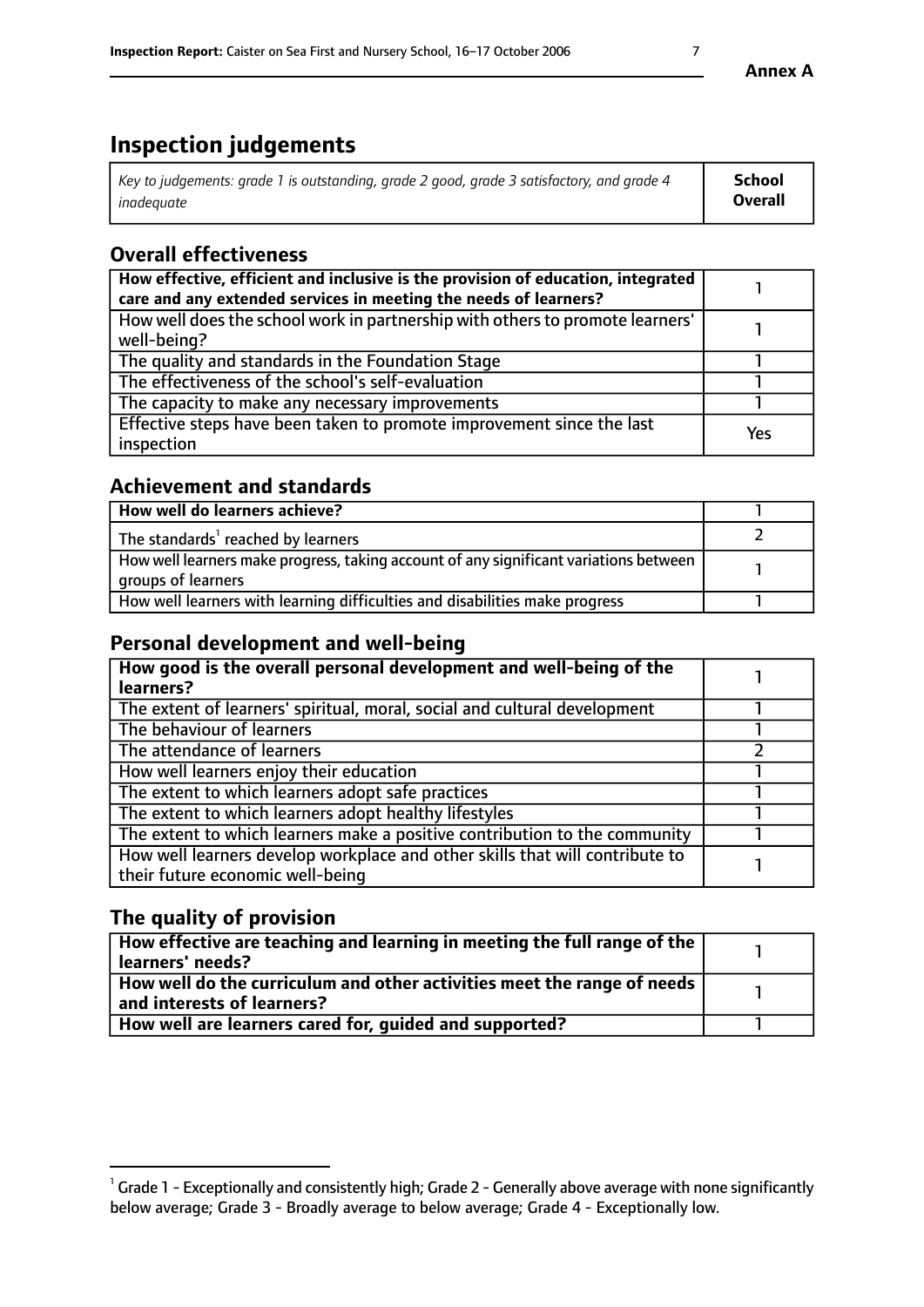# **Leadership and management**

| How effective are leadership and management in raising achievement<br>and supporting all learners?                                              |           |
|-------------------------------------------------------------------------------------------------------------------------------------------------|-----------|
| How effectively leaders and managers at all levels set clear direction leading<br>to improvement and promote high quality of care and education |           |
| How effectively performance is monitored, evaluated and improved to meet<br>challenging targets                                                 |           |
| How well equality of opportunity is promoted and discrimination tackled so<br>that all learners achieve as well as they can                     |           |
| How effectively and efficiently resources, including staff, are deployed to<br>achieve value for money                                          |           |
| The extent to which governors and other supervisory boards discharge their<br>responsibilities                                                  |           |
| Do procedures for safeguarding learners meet current government<br>requirements?                                                                | Yes       |
| Does this school require special measures?                                                                                                      | <b>No</b> |
| Does this school require a notice to improve?                                                                                                   | <b>No</b> |